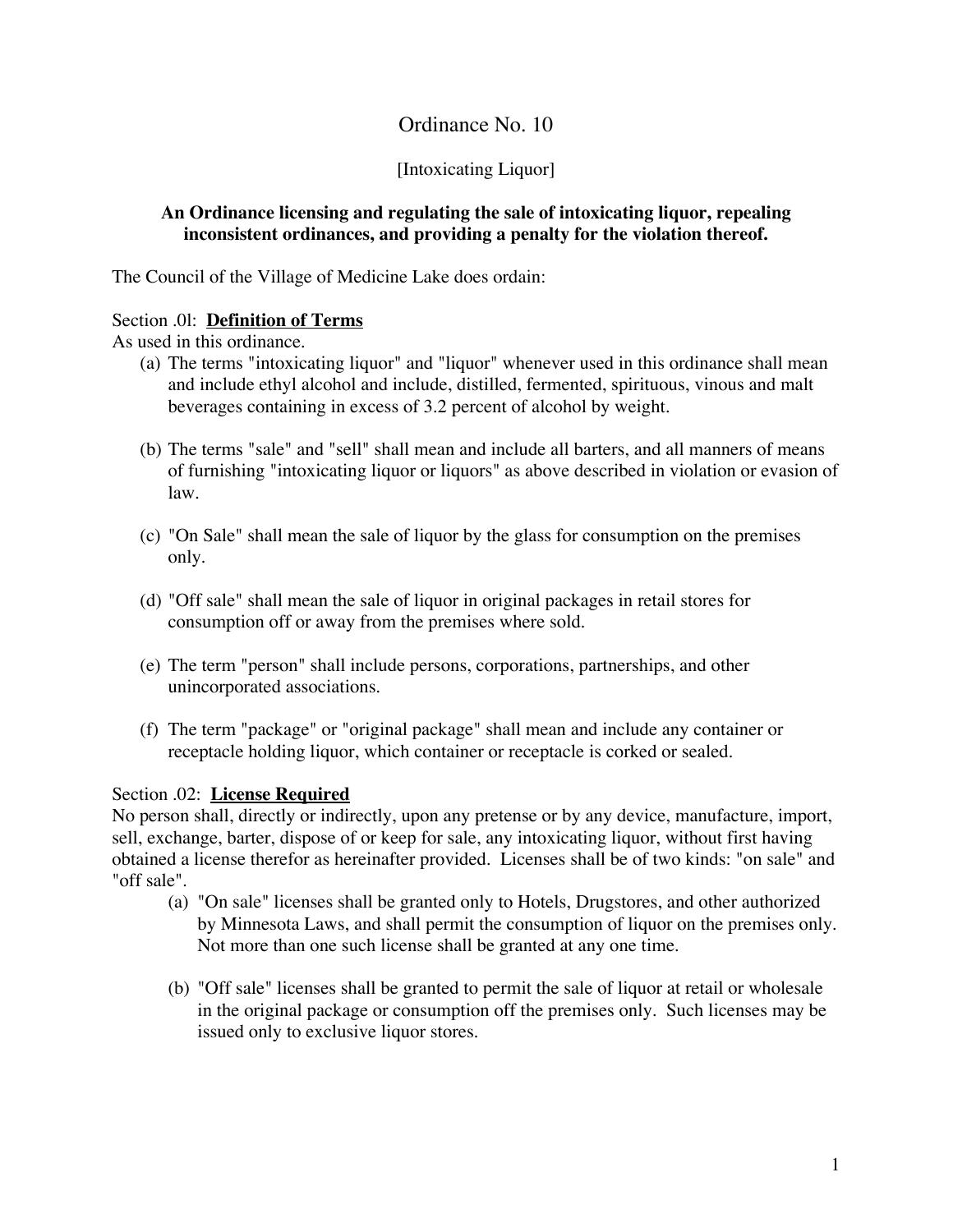#### Section .03: **Application for Licenses**

Every person desiring a license for "off sale" shall file a verified application transfer in writing with the clerk of the municipality in the form to be prescribed by the state liquor commissioner and with such additional information as the Council of the municipality may require. Applications for an "on sale" license shall be in such form and shall require such information as the Council shall determine. A surety bond shall accompany each application for a license. In the case of an application for an "on sale" license, the application shall be accompanied by a corporate surety bond in the sum of \$4,000 to be approved as to legal form by the attorney for the village and as to sufficiency by the Council; or in lieu of such bond, cash or bonds of the United States of a market value of \$4,000 may be posted. In the case of an application for an "off sale" license a similar surety bond or cash or United States bond equivalent shall be required, but the amount of such bond shall be \$2,000. and shall also be approved by the commissioner. All such bonds shall be conditioned as follows:

- (a) That the licensee will obey the law relating to such licensed business.
- (b) That the licensee will pay to the municipality when due all taxes, license fees, penalties and other charges provided by law.
- (c) That in the event of any violation of the provisions of any law relating to the retail "off sale" and retail "on sale" of intoxicating liquor, such bond shall be forfeited to the municipality in which such license was issued.
- (d) That the licensee will pay to the extent of the principal amount of such bond any damages for death or injury caused by or resulting from the violation of any provisions of law relating thereto, and in such cases recovery under this subdivision (d) may be had from the surety on his bond. The amount specified in such bond is declared to be a penalty, the amount recoverable to be measured by the actual damages; provided, however, that in no case shall such surety be liable for any amount in excess of the penal amount of the bond. The cancellation of a bond shall automatically revoke a license if a satisfactory bond is not substituted before the effective date of such cancellation.

It shall be unlawful to make any false statement in an application.

#### Section .04: **Fees**

All applications for license shall be accompanied by a receipt from the Village Treasurer for the required annual fee for the respective license. All such fees shall be paid into the general fund of the municipality. Upon rejection of any application for a license, the Treasurer shall refund the amount paid and the bond of said applicant shall be returned to him.

The annual fee for an "on sale" license shall be \$1000. The annual fee for an "off sale" license shall be \$100.

All licenses shall expire on the last day of May in each year.